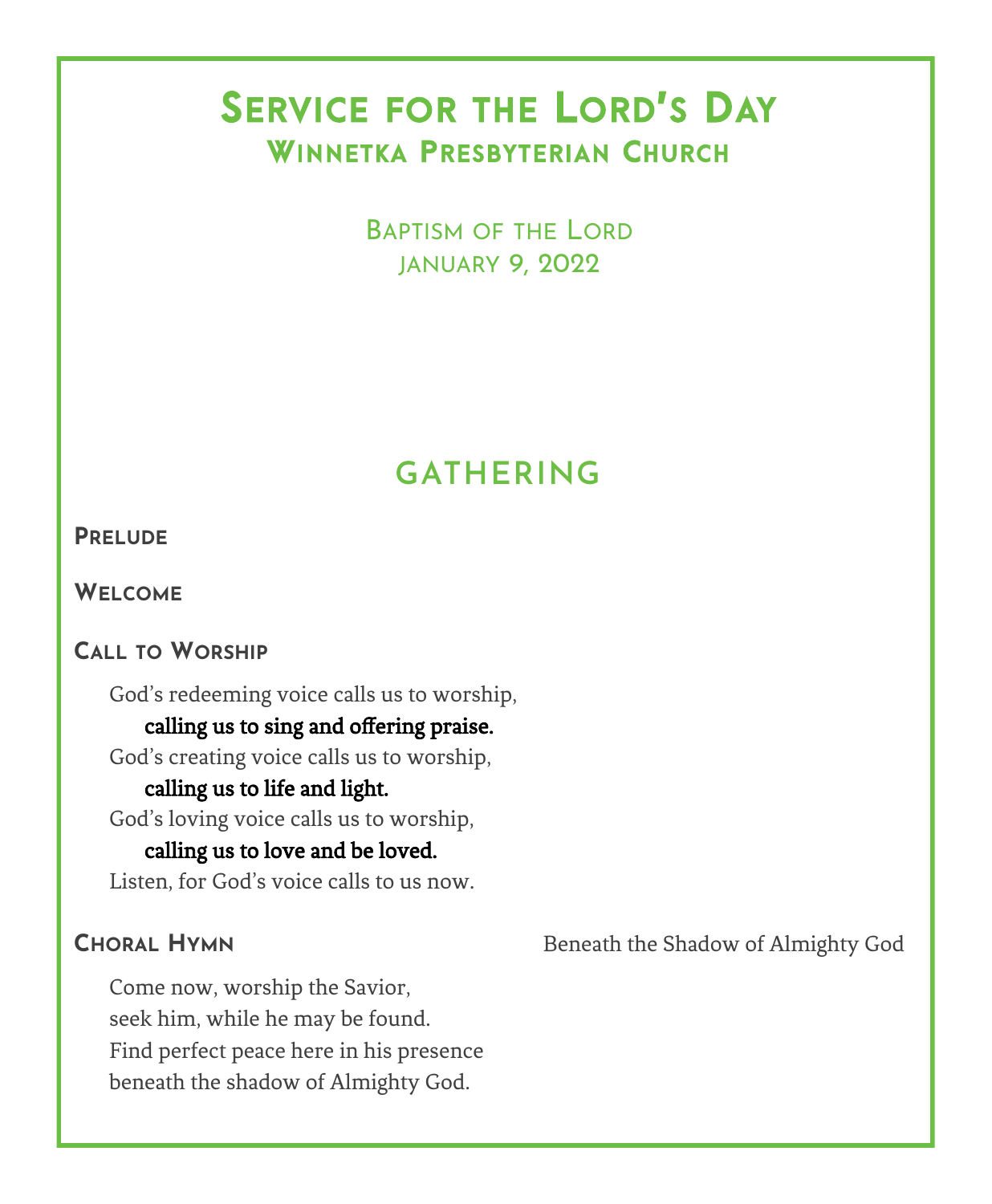## **PRAYER OF CONFESSION**

Holy God, when we forget that we are your beloved children, draw us ever closer to you. When we fail to listen to your voice of love, whisper your words of reassurance. When we do not reflect your divine image within us, forgive us. Wash over us with your grace, and bathe us in your love, that we may remember who we are and whose we are.

#### **WORDS OF ASSURANCE**

Hear the truth of God's voice, breaking through the clouds of our lives: "You are my child, the one I dearly love. I delight in your creation." I am God's child, the one God dearly loves.

God delights in my creation.

# **LISTENING**

## **PRAYER FOR ILLUMINATION**

## **HEBREW SCRIPTURE ISLANDIC SCRIPTURE ISLANDIC SCRIPTION**

This is the word of the Lord. Thanks be to God.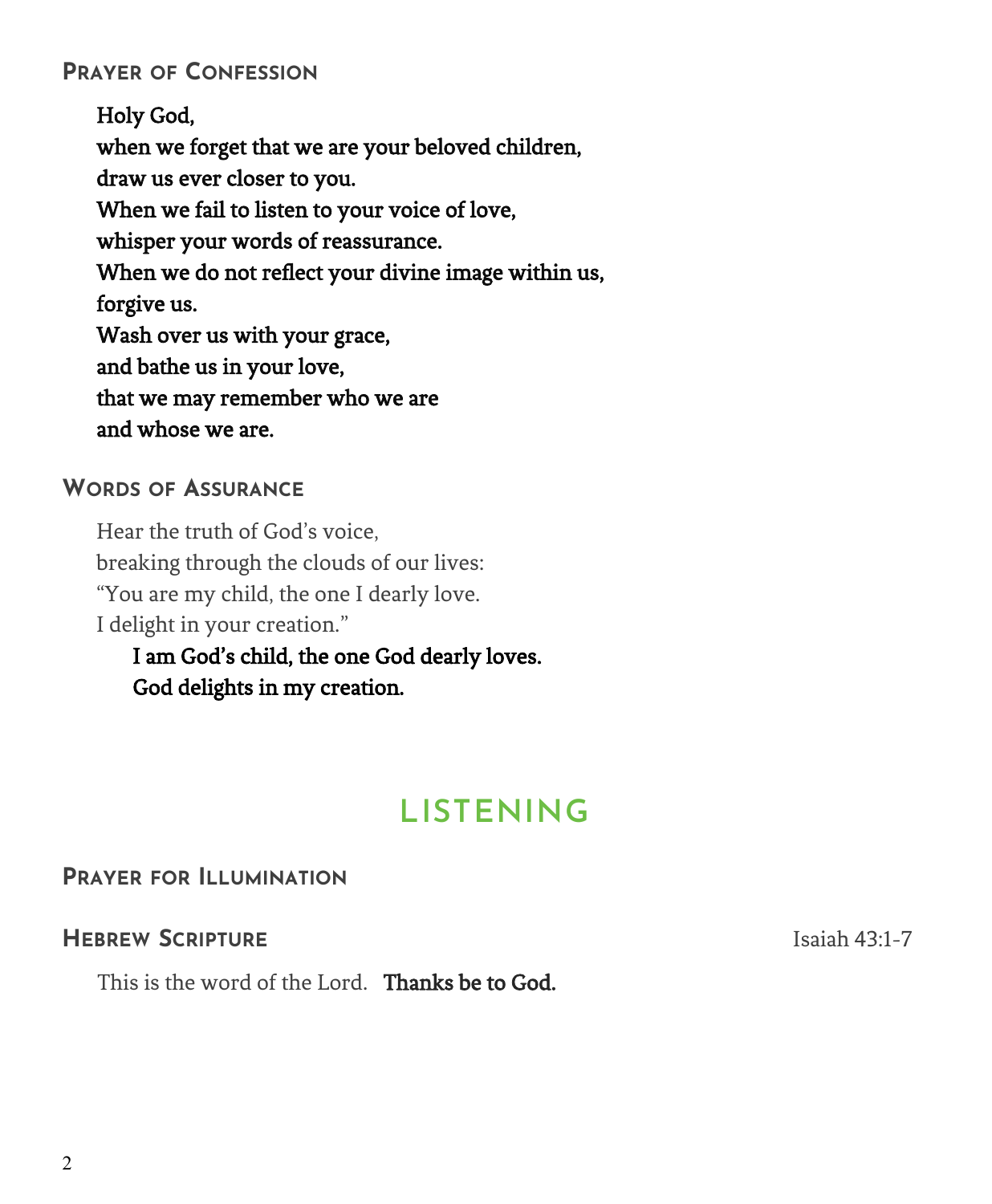### **CHORAL PSALM** Psalm 100

Come, all the earth, and praise the Lord. Be joyful and sing, for the Lord is good. God's mercy is forevermore; Oh come, be joyful, praise the Lord. Come, serve the Lord with grateful hearts. Be thankful and sing, for the Lord is good. God's truth will never, never fail; Oh come, be thankful, serve the Lord. You know the Lord is God who made us, and we are God's, the sheep of God's pasture. Let us sing an alleluia! Give thanks to God and bless God's name.

This is the word of the Lord. Thanks be to God.

# **RESPONDING**

## **MUSICAL RESPONSE BE NOT AFRAIDED ASSAULTED ASSAULT AT A RESPONSE BE NOT A FRAID BE NOT A FRAID BE NOT A FRAID**

Be not afraid, for I have redeemed you; be not afraid, I have called you by name. When you pass through the waters, I will be with you; when you pass through the floods, they will not sweep o'er you; when you walk through the fire, you will not be consumed; you are mind, you are precious in my sight. My love for you is everlasting, my love for you shall have no end. When you pass through the waters, I will be with you; when you pass through the floods, they will not sweep o'er you; when you walk through the fire, you will not be consumed; you are mind, you are precious in my sight.

**GOSPEL** Luke 3:21-22

**SERMON** Geoff Duffy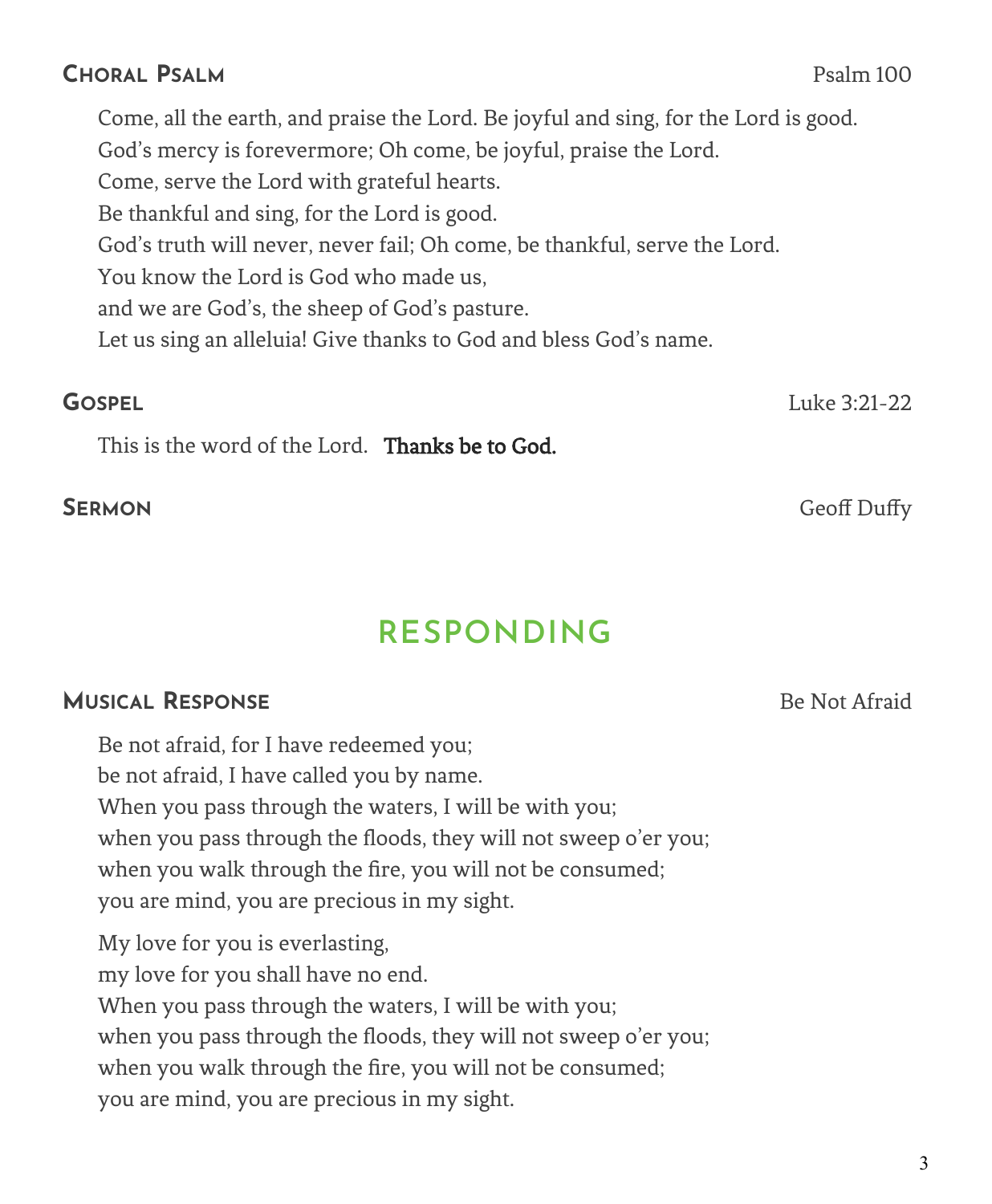## **REMEMBRANCE OF BAPTISM** | STANDING

Friends, whatever our journey to this point we remember that in baptism God claims us as beloved children.

Baptism is the sign and seal of God's promises. In baptism God promises by grace alone: to forgive our sins, to adopt us into the body of Christ, the church, to send the Holy Spirit daily to renew and cleanse us, and to resurrect us to eternal life.

This promise is made visible in the water of baptism.

Water cleanses, purifies, refreshes, sustains; Jesus Christ is living water.

Through baptism Christ calls us to love and trust God completely, to forsake the evil of the world, and to live a new and holy life.

Yet, when we fall into sin, we must not despair, for baptism is the sign and seal of God's eternal covenant of grace with us.

And so, today we come once again to these waters, to renew the commitments made on the day of our baptism.

Do you renounce sin and the power of evil in your life and in the world?

## I renounce them.

Who is your Lord and Savior?

## Jesus Christ is my Lord and Savior.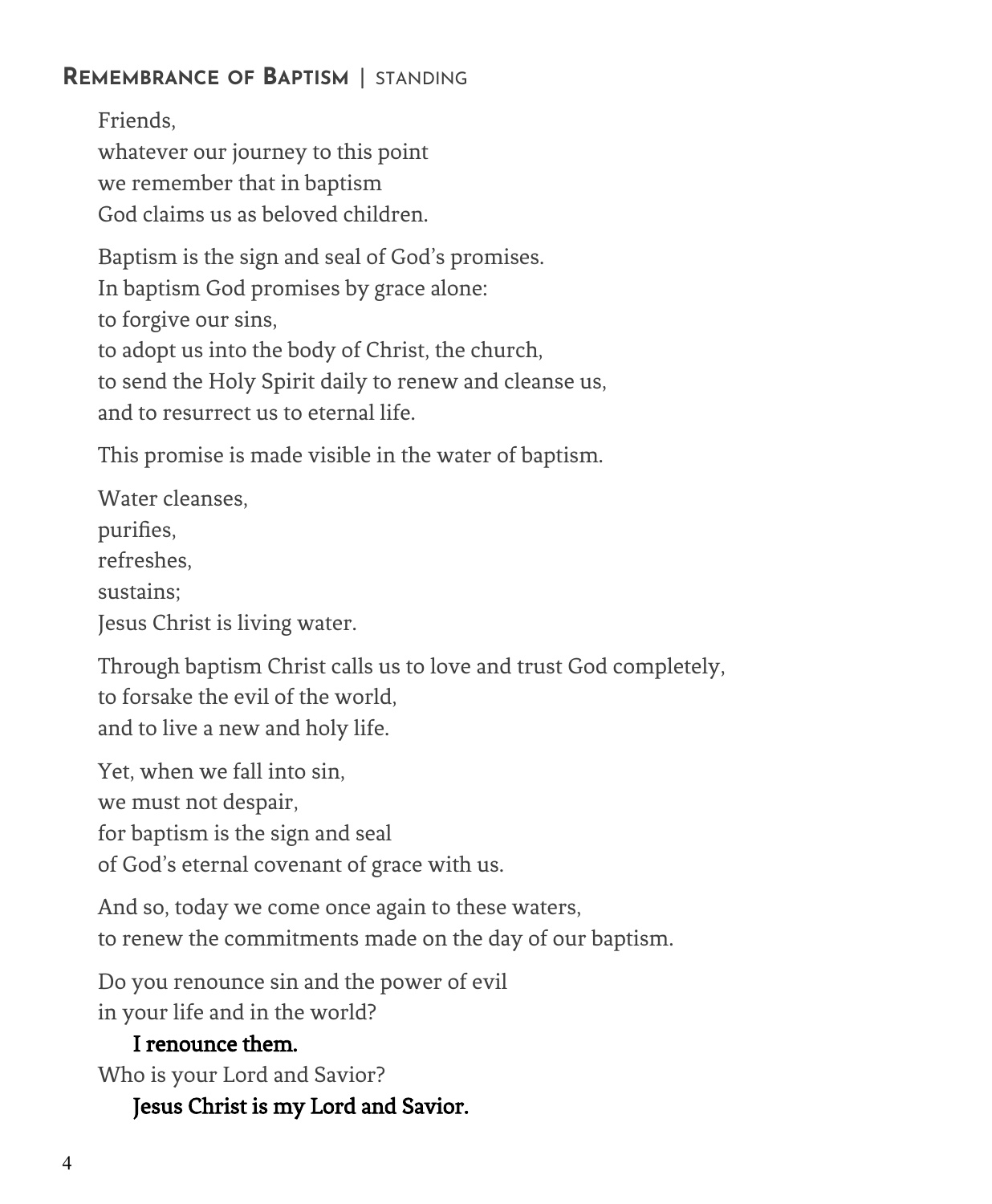Will you be a faithful member of this congregation, and, through worship and service, seek to advance God's purposes here and throughout the world?

## I will, and I ask God to help me.

## **THANKSGIVING OVER THE WATER** | STANDING

Let us give thanks to the Lord our God.

## It is right to give our thanks and praise.

We praise you, O God, for water.

## We praise you, O God, for water.

We give you thanks, O God,

for the gift of water -

for oceans and lakes, rivers and streams,

clouds and rain, dew and snow.

In the beginning of creation your Spirit moved over the waters.

In the waters of the flood you destroyed evil.

In the waters of the Red Sea you led the children of Israel into freedom.

In the river Jordan, John baptized Jesus and your Spirit anointed him.

In the waters of baptism you birth us into the family of Christ,

claim us as your beloved children,

bathe us in forgiveness,

and enliven us with your Holy Spirit.

We praise you, O God, for water.

## We praise you, O God, for water.

 To you, Father, Son, and Holy Spirit, Sea of holiness, Spring of salvation, Cloud of mystery, be all praise and thanksgiving, now and forever.

## Amen.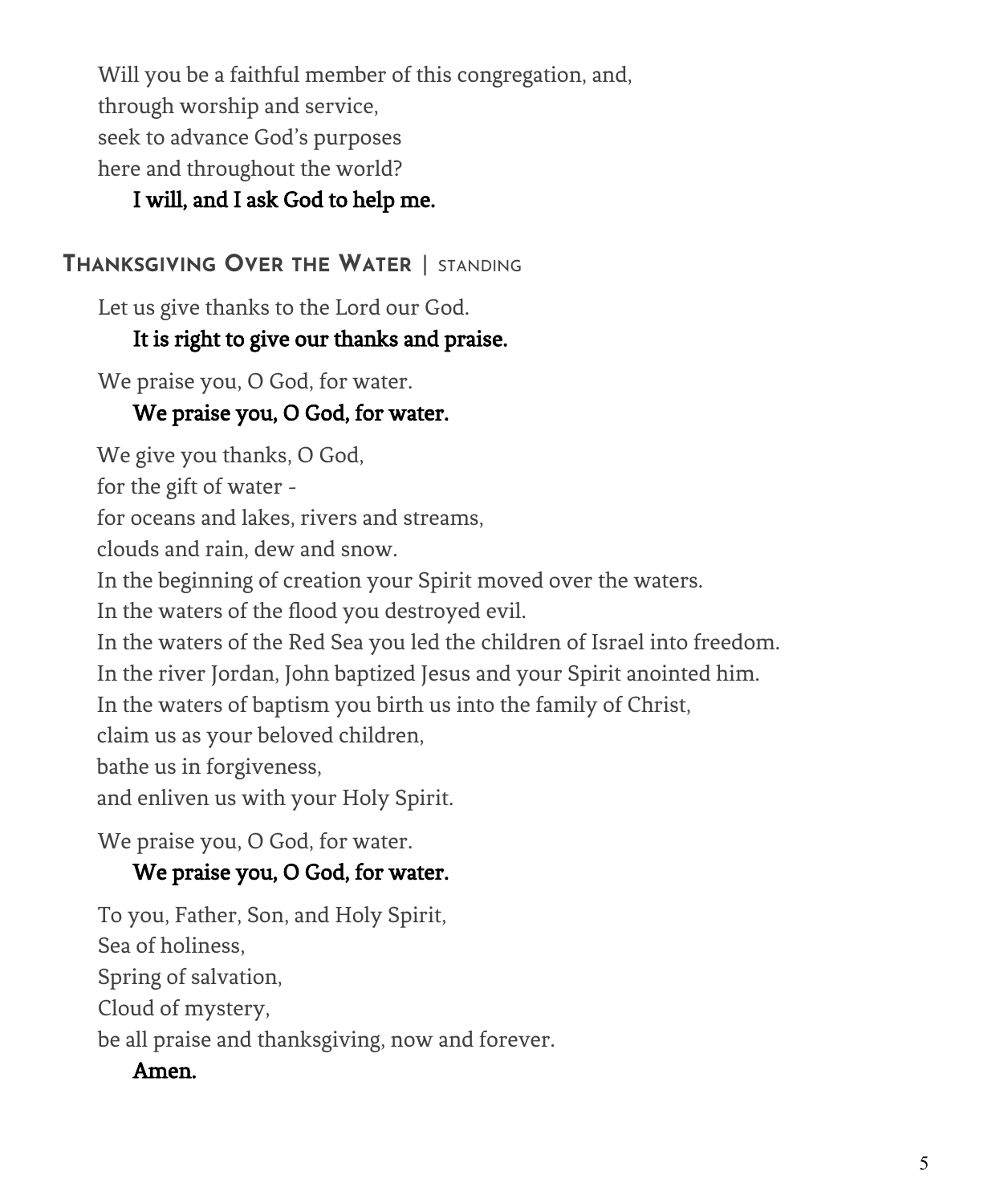## **SHARING THE PEACE OF CHRIST** | STANDING

The peace of Christ be with you.

## And also with you.

## **CHORAL RESPONSE** As We Part

As we part for the towns and cities, where you summon us to go, guide us, Lord; give us faith and courage, teach us all we need to know. Keep us humble, fixed on you, forever seeking, born anew. Kindle holy fires within us. May your Holy Spirit glow.

### **PRAYERS OF THE PEOPLE**

## **THE LORD'S PRAYER**

Our Father, who art in heaven, hallowed be thy name. Thy kingdom come, thy will be done, on earth as it is in heaven. Give us this day our daily bread; and forgive us our debts as we forgive our debtors; and lead us not into temptation, but deliver us from evil. For thine is the kingdom and the power and the glory, forever. Amen.

# **SENDING**

## **CHORAL BENEDICTION** Numbers 6:24-26

May God bless you, may God keep you, may God be gracious and look kindly on you; and may the Lord's face shine upon you and give you peace.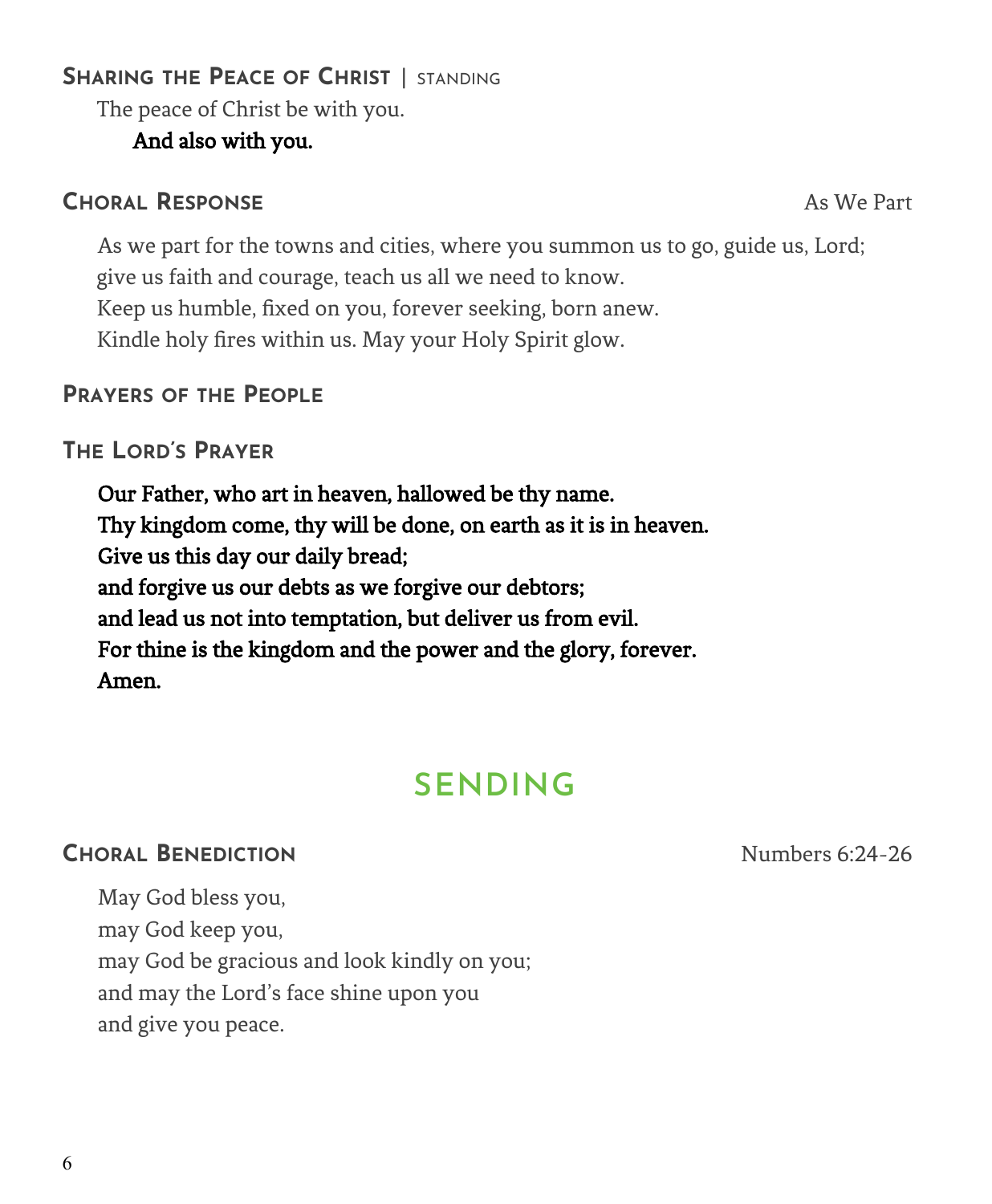## **CHARGE AND BLESSING** | STANDING

Go forth and proclaim the good news: God calls us by name and fashions us for glory.

## We go as people washed clean in the waters of our baptism.

Go forth to live the good news: the Holy Spirit blesses us and seals us with God's love.

## We go as people blessed by God, that we might be a blessing to others.

**POSTLUDE**